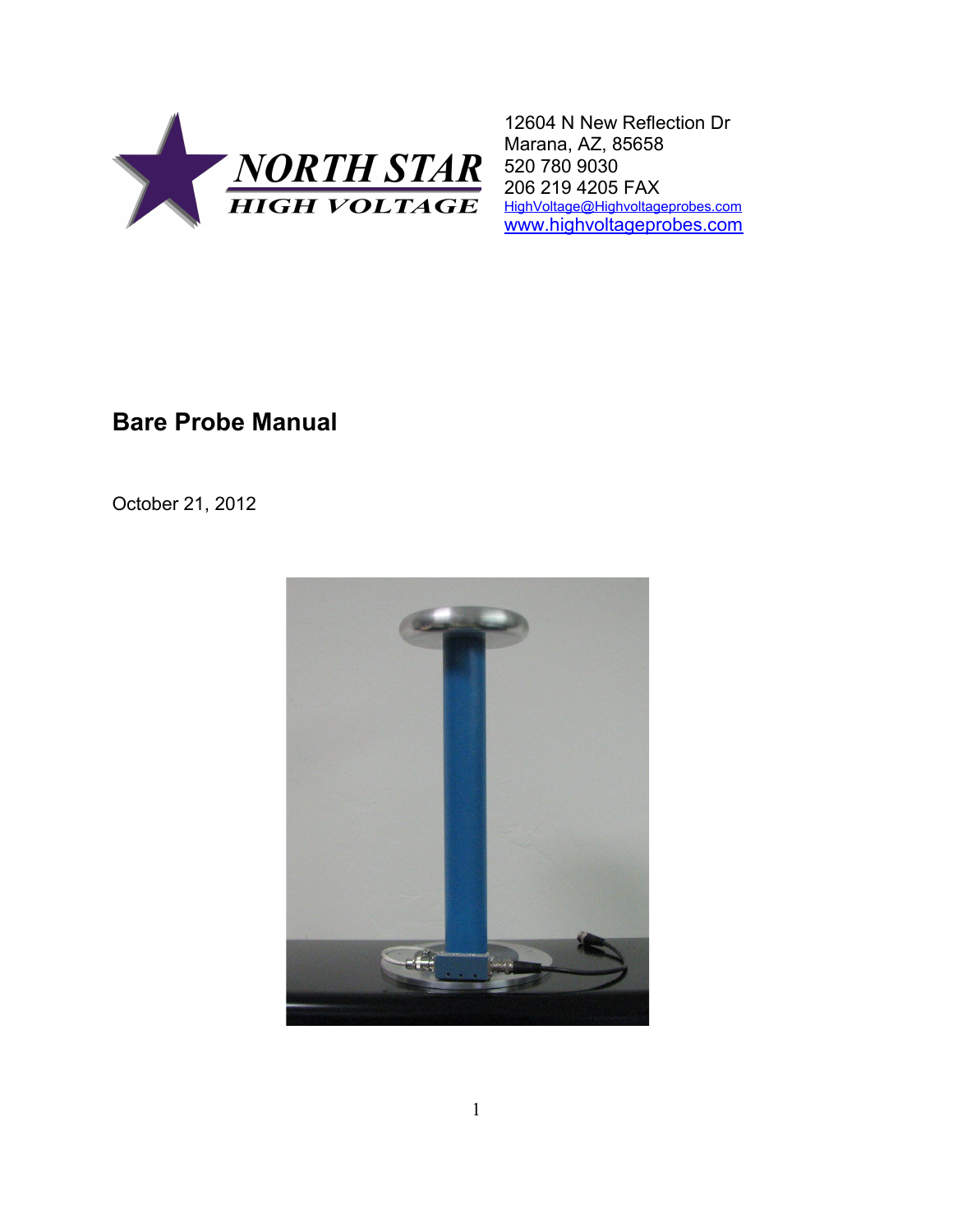## **Safety**

**High Voltage Safety is important. Always ground the probe to a reliable ground point near the measurement point. Do not touch the probe during high voltage operation. Stay away from malfunctioning high voltage equipment and ground it carefully if it must be touched. Failure to ground the probe near the device under test can also destroy the probe.**

## **General**

North Star High Voltage "Bare" probes are high voltage RC dividers designed to produce precisely attenuated signals over a very wide bandwidth. "Bare" probes do not have shields and so they are more subject to effects due to stray capacitance than our standard VD series probes. The electrodes that reduce stray capacitance in our standard probes are also not present in these probes.

The circuit diagram is shown below. The divider network consists of a high voltage network represented by a parallel capacitor and resistor, and a low voltage network which consists of a parallel RC network and a compensation circuit. The high voltage section of the voltage divider is in the blue epoxy "potted" section (or bare board for PVM-series or VD-series bare probes). The low voltage section is in the small blue rectangular box supplied with the probe (there is no blue box required for the PVM series bare probes).



Figure 1 Arrangement of the Bare probe in the tank.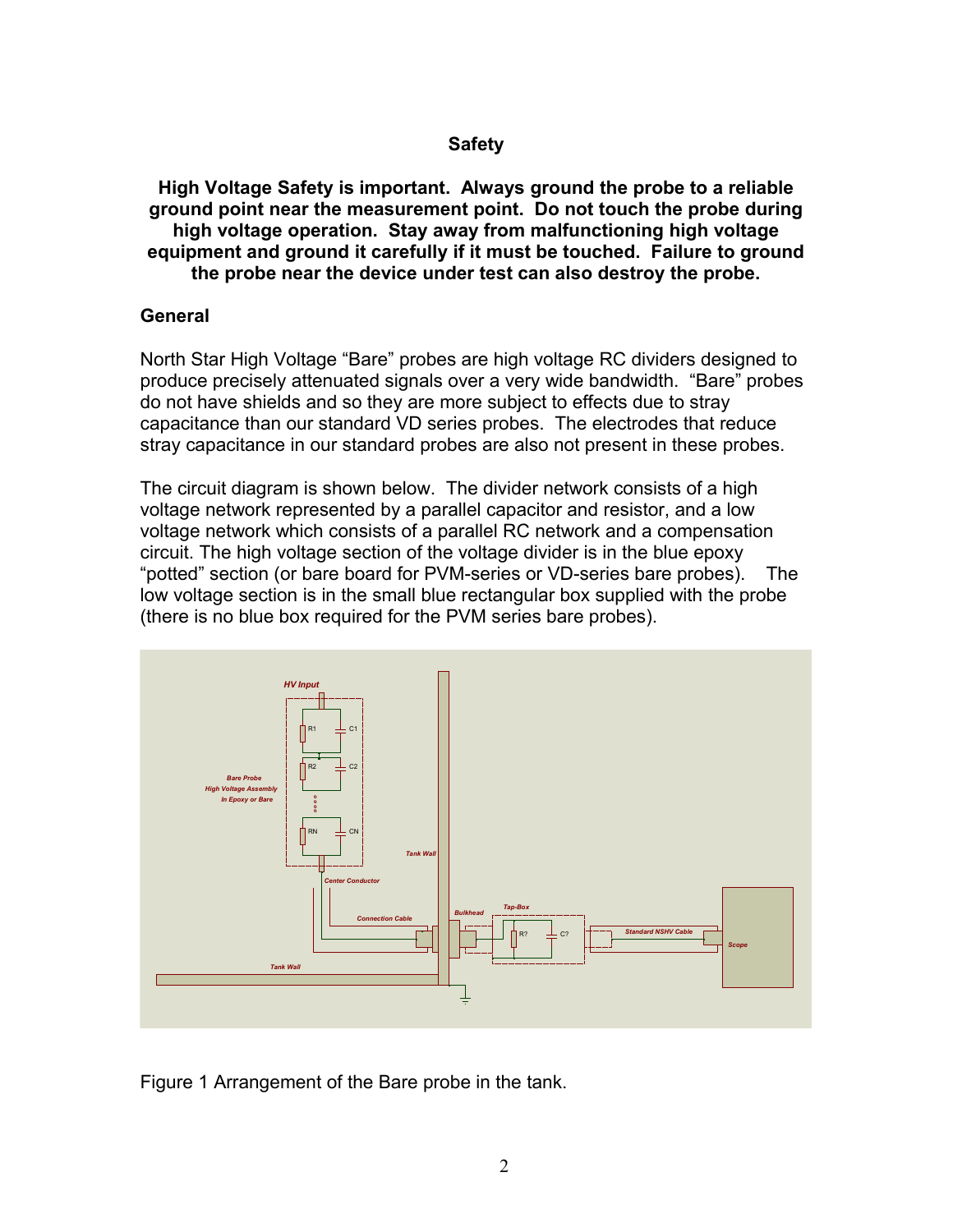# **Connection and Installation**

The items Included with this shipment are:

High Voltage Assembly Cable inside tank (may be attached) **Bulkhead** Tap-Box (not required for PVM series bare probes) Standard Cable Manual

Figure 1 illustrates the connection of the probe to the high voltage and oscilloscope. If possible the base of the probe should be close to a ground plane with it's axis perpendicular to the ground plane. Walls parallel to the probe should be at least half the probe height away to avoid stray capacitance effects. If equipment is near the probe, please send a sketch of nearby grounds and high voltage conductors. We will perform a calibration by simulating a customer's geometry (at no extra charge) if we have the necessary information.

# **Input Impedance for Standard Operation**

Standard probes are designed to operate into a 1 megohm oscilloscope. Operation into higher impedance devices such as multi-meters requires a parallel resistance for accurate measurement. For example, a 1.111 Megohm resistance can be placed in parallel with an Agilent meter (10 Megohm input) to produce a 1 Megohm input impedance. Operation into lower impedance equipment requires factory changes. Read the manual of your measuring instrument to determine it's input impedance since many meter manufacturers use different input impedances on different meter scales. Erroneous readings will result with all probes (not just our probes) in that case. For example, an Agilent high voltage probe will not give correct readings with some Agilent meters on higher voltage (>30 V) scales.

#### **Proximity Effect and Exclusion Zone**

The proximity effect (change in calibration when the probe is near ground or near a high voltage node) has been eliminated in all standard NS probes. Bare probes do not have shields and cannot be shielded from electrostatic coupling. Good practice and high voltage safety still dictate that the probe should be spaced away from other conductors by a distance of at least 3 mm/kV in air (15 cm if the DC voltage is 50 kV). A high frequency (f>50 Hz) calibration shift of about 0.5 - 1 % is possible if conductors are closer.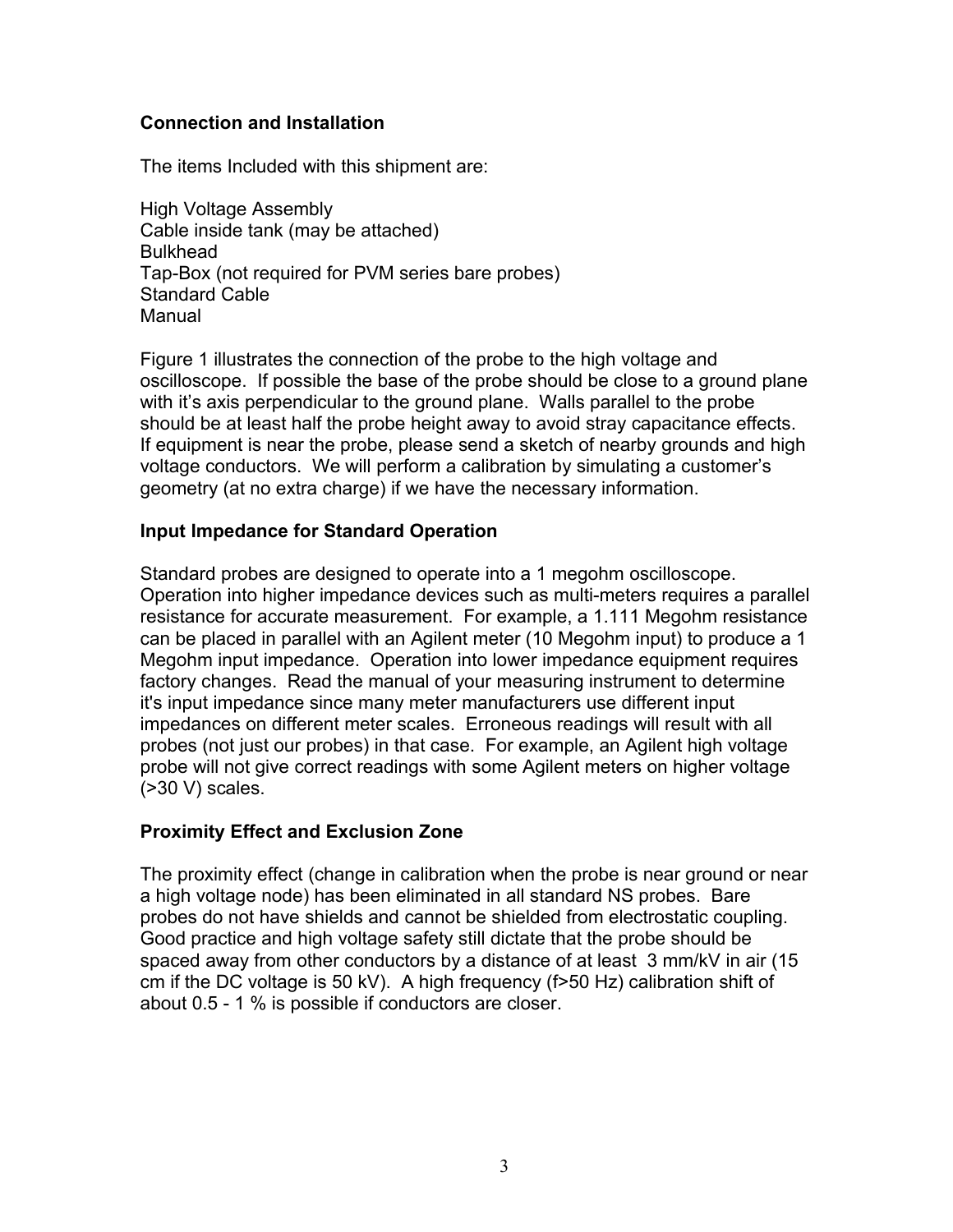# **Specifications**

| <b>Model Number</b>       | $VD-60B$                              | <b>VD-120B</b> | <b>VD-180B</b> | <b>VD-240B</b> | <b>VD-300B</b> |
|---------------------------|---------------------------------------|----------------|----------------|----------------|----------------|
| Max DC/Pulsed V (kV)      | 60/80                                 | 120/160        | 180/240        | 240/300        | 300/360        |
| Max Frequency (Mhz.)      | 15                                    | 15             | 10             | 8              | 6              |
| Cable Impedance (ohms)    | 50 ohm standard or customer specified |                |                |                |                |
| DC - 2 Hz.accuracy        | < 1%                                  | < 1%           | 1%             | < 1%           | 1%             |
| 2 Hz. - 200 Hz. accuracy  | < 2%                                  | < 2%           | < 2%           | < 2%           | $<$ 3 %        |
| 200 Hz. - 1 Mhz. accuracy | $< 2.5 \%$                            | $< 2.5 \%$     | $<$ 3 %        | $<$ 3 %        | <3.5%          |
| > 1 Mhz. Accuracy         | $<$ 3 %                               | $<$ 3 %        | $<$ 4 %        | $< 4 \%$       | < 5%           |
| Input R/C (Megohm/pf)     | 800/38                                | 1600/19        | 2400/13        | 3200/9         | 4000/8         |
| Cable Length (ft./m)      | 30/9                                  | 30/9           | 30/9           | 30/9           | 30/9           |
| Standard Divider Ratio    | 10,000:1                              | 10,000:1       | 10,000:1       | 10,000:1       | 10,000:1       |
| Length (inches/cm.)       | 6.9/17.5                              | 12.9/32.8      | 19.8/60.3      | 25.8/65.6      | 32.7/83.1      |

Part Numbers are VD-xxxB-yy. yy = 10 is the standard 10,000:1 ratio -5 is 5,000:1 -20 is 20,000:1 High frequency accuracy improves if the geometry is well understood or conductors are far away.

# **Changing the Cable**

We recommend that if a different cable than originally supplied is to be used, it should be made from RG-223 cable (except for 93 ohm cable probes) and kept to the same length as the original cable. Connectors can be placed in this cable (for example for penetrating screen room walls). Our double shielded cables reduce spurious noise, leading to better performance. We usually use RG-223 (double shielded) which has a capacitance of 29 – 31 pf/ft. A 10 ft. increase in cable length will typically change the high frequency calibration by 5 % (the range is 3 - 10 % depending on probe).

#### **Troubleshooting**

The repair of most problems with the probe will lead to a requirement for recalibration. Except in unusual situations, North Star will repair the probe without question if it is under warranty. It is much easier for us to ascertain the problem if the probe has not been modified by the user when it is returned to us.